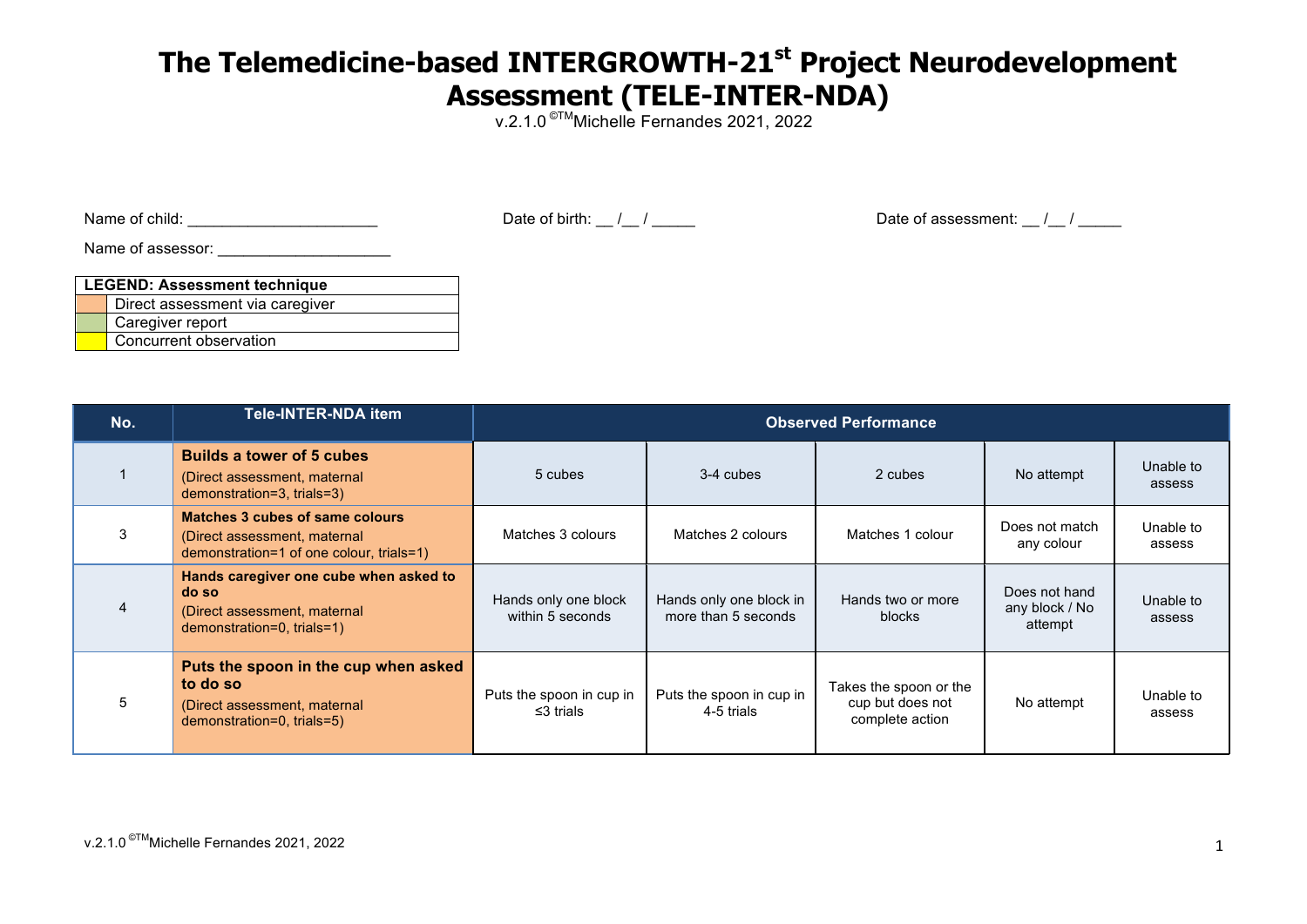| 6  | <b>Matches shapes on board</b><br>(Direct assessment, maternal<br>demonstration=partial, removes shapes only,<br>$trials = 5$ )                                                                                | All shapes in ≤3 trials                                      | All shapes with repeated<br>demonstration i.e. 4-5<br>trials           | One or two shapes in 4-<br>5 trials                             | No attempt                                 | Unable to<br>assess |
|----|----------------------------------------------------------------------------------------------------------------------------------------------------------------------------------------------------------------|--------------------------------------------------------------|------------------------------------------------------------------------|-----------------------------------------------------------------|--------------------------------------------|---------------------|
| 7  | <b>Matches shapes on rotated board</b><br>(Direct assessment, maternal<br>demonstration=partial, removes shapes only,<br>$trials = 5$                                                                          | All shapes in ≤3 trials                                      | All shapes with repeated<br>demonstration i.e. 4-5<br>trials           | One or two shapes in 4-<br>5 trials                             | No attempt                                 | Unable to<br>assess |
| 9  | Puts a raisin precisely inside a small<br>opening in a bottle<br>(trials=1, maternal demonstration=1, test<br>both hands)                                                                                      | Precise release of raisin<br>into bottle with each<br>hand   | Clumsy release, raisin<br>falls out of bottle with<br>one or more hand | Attempts but<br>unsuccessful release<br>with one or more hand   | No attempt                                 | Unable to<br>assess |
| 12 | Pretends to drink from a toy cup when<br>placed in front of him/her<br>Spontaneously<br>(trials=2, maternal demonstration=1 if not<br>spontaneous on first attempt)                                            |                                                              | After 1 demonstration                                                  | Partial attempt after 1<br>demonstration                        | No attempt                                 | Unable to<br>assess |
| 13 | Able to make a cup of tea with the toy<br>tea set when requested by examiner<br>(Examiner says "Can you make a cup<br>of tea?")<br>(trials=2, maternal demonstration=1 if not<br>spontaneous on first attempt) | Spontaneously, with<br>pouring motion                        | After 1 demonstration                                                  | Partial attempt after 1<br>demonstration                        | No attempt                                 | Unable to<br>assess |
| 14 | <b>Feeds doll when requested to</b><br>(Examiner says "Can you give the<br>dolly some tea?")<br>(Trials=2, maternal demonstration=1 if<br>not spontaneous on first attempt)                                    | Spontaneously                                                | After 1 demonstration                                                  | Partial attempt after 1<br>demonstration                        | No attempt                                 | Unable to<br>assess |
| 15 | Imitates straight horizontal scribble<br>(Trials=5, maternal demonstration=5)                                                                                                                                  | $\leq$ 3 trials                                              | 4-5 trials; with difficulty                                            | Attempts (hold crayon)                                          | Cannot hold<br>crayon                      | Unable to<br>assess |
| 16 | Identifies glitter bracelet under<br>correct washcloth<br>(Trials=5, maternal demonstration=0,<br>test both sides)                                                                                             | Finds bracelet correctly<br>in $\leq$ 2 trails on both sides | Find bracelet correctly in<br>3 trials or on one side<br>only          | Find bracelet correctly in<br>4-5 trials or on one side<br>only | Does not find<br>bracelet or no<br>attempt | Unable to<br>assess |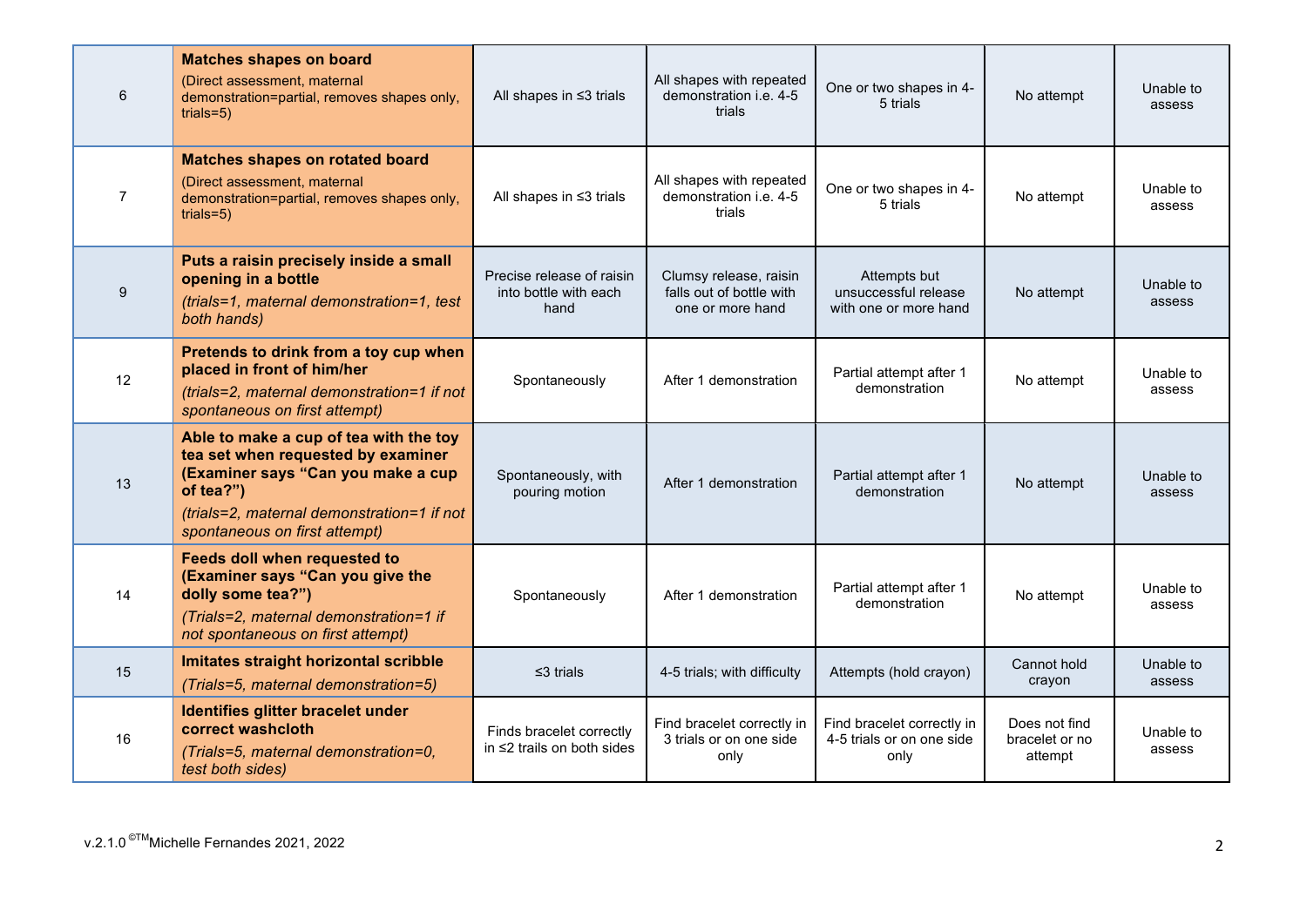| 8              | Does your child point to objects when<br>asked to show them to you? Give me an<br>example                                                                                                                                          | Identifies door correctly<br>in $\leq$ 3 trials        | Identifies door correctly<br>in 4-5 trials | Attempts, but does not<br>identify door                                 | No attempt                   | Unable to<br>assess |
|----------------|------------------------------------------------------------------------------------------------------------------------------------------------------------------------------------------------------------------------------------|--------------------------------------------------------|--------------------------------------------|-------------------------------------------------------------------------|------------------------------|---------------------|
| $\overline{2}$ | Does your child name colours? Give me<br>an example of colours your child can<br>name.<br>(caregiver report, do not specify number of<br>colours)                                                                                  | Names 4 colours                                        | Names 3 colours                            | Names 1 or 2 colours                                                    | Does not name<br>any colour  | Unable to<br>assess |
| 10             | Can your child drink water from a cup or<br>sippy cup without spilling?                                                                                                                                                            | Drinks water from<br>cup/sippy cup without<br>spilling | Drinks clumsily & spills                   | Attempts but<br>unsuccessful                                            | No attempt                   | Unable to<br>assess |
| 11             | When you point to an object, does your<br>child look at the object you have pointed<br>to?                                                                                                                                         | Looks or points at object<br>in $\leq$ 3 trials        | Looks or points at object<br>in 4-5 trials | Looks at the wrong<br>object, or attempts but<br>cannot identify object | No attempt                   | Unable to<br>assess |
| 17             | Does your child use plurals? Can you give<br>me some examples?<br>(Caregiver report, do not specify number of<br>colours)                                                                                                          | Uses 5 plurals                                         | Uses 3-4 plurals                           | Uses 1-2 plurals                                                        | Does not use any<br>plurals  | Unable to<br>assess |
| 18             | Does your child let you know before<br>he/she needs a wee and a poo? For both?<br>How often?<br>(Caregiver report)                                                                                                                 | Always                                                 | Occasionally                               | Partial (only for bowel<br>movement)                                    | Never                        | Unable to<br>assess |
| 19             | Can your child run steadily?<br>(Caregiver report)                                                                                                                                                                                 | Runs steadily                                          | Attempts                                   | Walks only                                                              | <b>Walks with</b><br>support | Unable to<br>assess |
| 20             | Can your child throw a ball, with good<br>strength, with both hands?<br>(Caregiver report)                                                                                                                                         | Good release                                           | Unsteady release                           | Attempts                                                                | No attempt                   | Unable to<br>assess |
| 21             | Can your child kick a ball with his/her<br>knee flexed in an adult fashion?<br>(Caregiver report)                                                                                                                                  | Kicks ball with knee<br>flexed                         | Runs after ball &<br>attempts kicking it   | Walks and touches ball<br>with foot                                     | No attempt                   | Unable to<br>assess |
| 22             | Can your child climb upstairs without<br>support, 1 foot per stair, in an adult<br>fashion? Does he/she hold on to a railing,<br>the wall or your hand while doing so?<br>Does he/she crawl up on all fours?<br>(Caregiver report) | Climbs stairs alone<br>steadily                        | Climbs stairs alone<br>unsteadily          | Climbs stairs with help<br>(uses railing, holds<br>adult's hand)        | No attempt                   | Unable to<br>assess |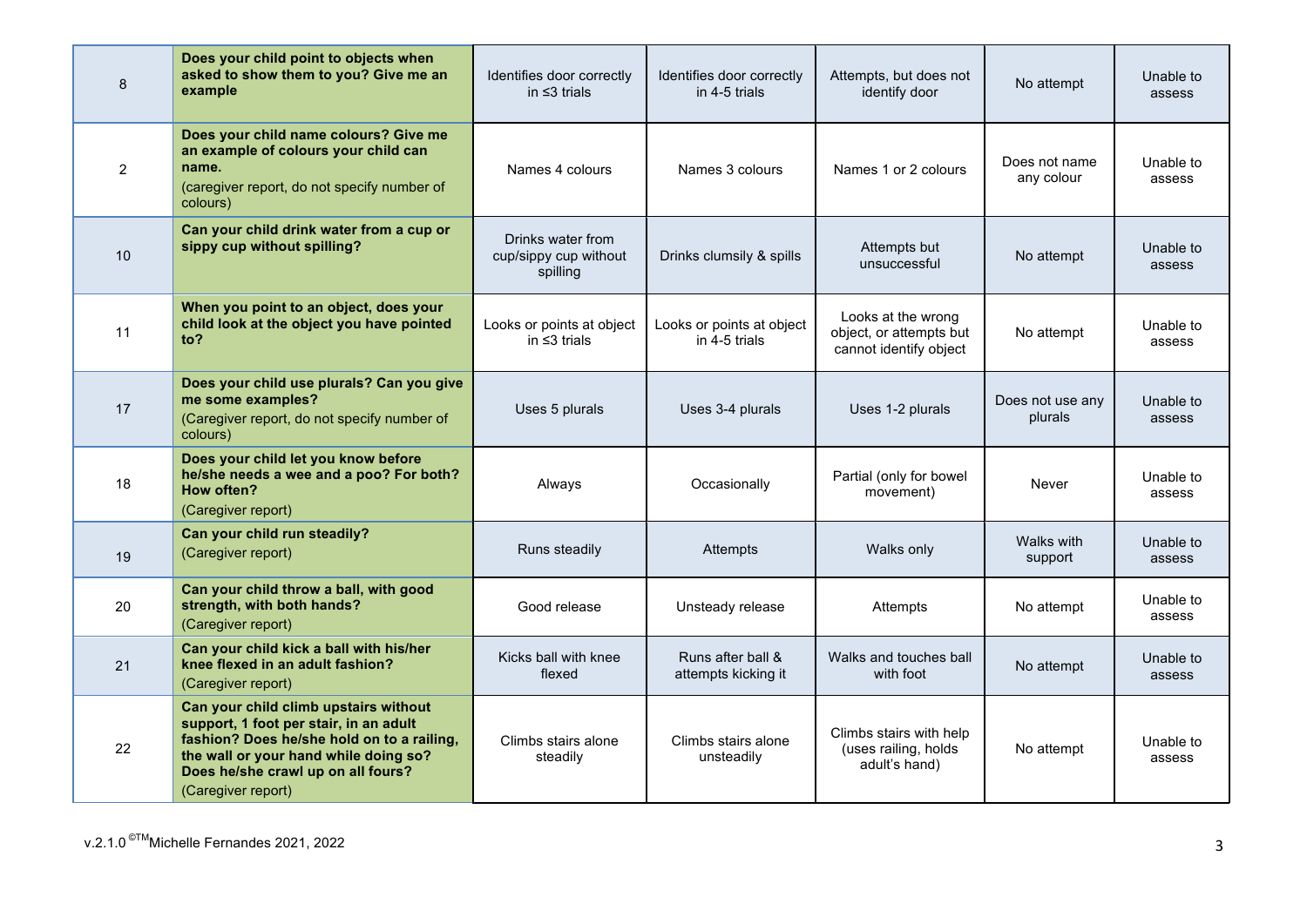| 23 | Does your child babble using 2, 3 or 4<br>syllables - for example mama, papa,<br>dada? Can you give me some examples?<br>(Caregiver report)                                                                                      | Spontaneously                                                         | <b>Mimics</b>                                                       | 1 syllabe babble e.g. ba,<br>ma, da                              | None                                      | Unable to<br>assess |
|----|----------------------------------------------------------------------------------------------------------------------------------------------------------------------------------------------------------------------------------|-----------------------------------------------------------------------|---------------------------------------------------------------------|------------------------------------------------------------------|-------------------------------------------|---------------------|
| 24 | Does your child make two word<br>sentences? Can you give me a few<br>examples?<br>(Caregiver report)                                                                                                                             | Two words, appropriate<br>use                                         | Two words.<br>inappropriate use                                     | One word, appropriate<br>use                                     | No attempt                                | Unable to<br>assess |
| 25 | Does your child say no or indicate no<br>using a gesture - for example shaking<br>his/her head?<br>(Caregiver report)                                                                                                            | Indicates verbally or by<br>definite gesture all the<br>time          | Indicates verbally or by<br>definite gesture some of<br>the time    | Attempts, but<br>incomplete indication                           | No attempt                                | Unable to<br>assess |
| 26 | Does your child use pronouns, such as<br>me, mine, she, he, her, his, correctly? Can<br>you give me some examples of sentences<br>when he/she uses pronouns?<br>(Caregiver report)                                               | $\geq$ 1 pronoun in correct<br>context                                | ≥1 pronoun, incorrect<br>use                                        | Use of proper names<br>but not pronouns                          | No use                                    | Unable to<br>assess |
| 27 | Can you give me some examples of words<br>your child commonly uses?<br>(Caregiver report, do not specify number of<br>words)                                                                                                     | $\geq$ 8 words                                                        | 6-7 words                                                           | 4-5 words                                                        | $\leq$ 3 words                            | Unable to<br>assess |
| 28 | Does your child use sentences of 3 or<br>more words? Can you give me some<br>examples?<br>(Caregiver report, do not specify number of<br>sentences)                                                                              | $\geq$ 2                                                              | $\overline{1}$                                                      | $\geq$ 1 two word utterance                                      | None                                      | Unable to<br>assess |
| 29 | Can your child take part in a conversation<br>by providing his/her own new information<br>or tell a story? Can you give me an<br>example?<br>(Caregiver report, do not specify number of<br>sentences)                           | At least one, using $\geq 2$<br>words, proving correct<br>information | At least one, uses single<br>words, provides correct<br>information | Uses any number of<br>words, provides<br>incorrect information   | Does not follow<br>up on<br>conversations | Unable to<br>assess |
| 30 | If you ask your child to say bye-bye,<br>without doing the gesture of hand waving<br>yourself, would your child wave his/her<br>hand?<br>(Caregiver report, can use other examples<br>such as high-5, fist-bump, blowing a kiss) | Combines word and<br>gesture completely and<br>appropriately          | Combines word and<br>gesture completely but<br>inappropriately      | Combines word and<br>gesture incompletely<br>and inappropriately | Does not combine<br>a word an gesture     | Unable to<br>assess |

What is the child's native (first) language? \_\_\_\_\_\_\_\_\_\_\_\_\_\_\_\_\_\_\_\_\_\_\_\_\_\_\_\_\_\_\_\_\_\_\_\_\_\_\_\_\_\_\_\_\_\_\_\_\_\_\_\_\_\_\_\_\_\_\_\_

What is the language in which the assessment is being conducted in? \_\_\_\_\_\_\_\_\_\_\_\_\_\_\_\_\_\_\_\_\_\_\_\_\_\_\_\_\_\_\_\_\_\_\_\_\_\_\_\_\_\_\_\_\_\_\_\_\_\_\_\_\_\_\_\_\_

 $v.2.1.0^{\circledcirc\text{TM}}$ Michelle Fernandes 2021, 2022  $4$